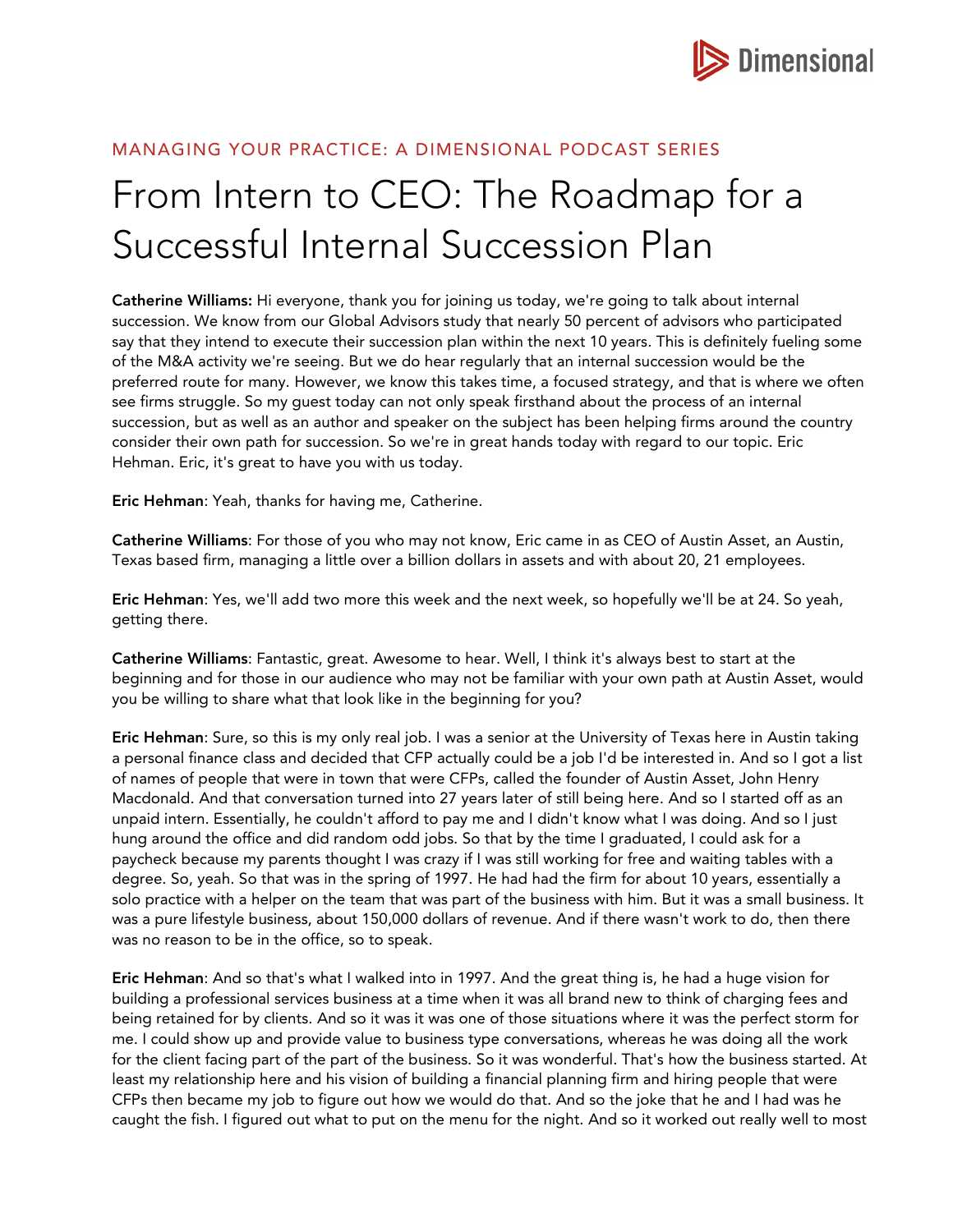of my focus was on practice management at the time, even though I didn't know what that was. You know, organizing files, figuring out how to get contracts signed and which invoices need to be sent and which ones had been collected. What was our service model? What was the file structure we would use for information that we got from clients? And so it was really basic business, 101, it felt like early on.

Eric Hehman: But after a few years of that, the firm had, you know, more than tripled in size. And we were growing quite a bit. And the decision was either I become an advisor, I'd gotten my CFP at 25, and become an advisor like he was, basically kind of do what he was doing as an advisor or focus on kind of running and helping build the business side. And so the decision we made was, while I could do work that was, you know, worth \$200 an hour as an advisor, what we were charging back then for hourly work, there was other work that he felt like and I felt like was more valuable and that I could go work on a project that might be worth \$10,000 to the business over the course of the next, you know, few months. So that's what I did. I became more of like a COO managing partner. He sold me 10 percent of the company. And my job became, how are we going to build this? How are we going to hire people? How are we going to, you know, create some structure around it so that it could be repeatable?

Catherine Williams: I'm curious because what you're essentially describing is both of you seeing in each other not just a vision, but the strengths that you each had that could help bring that vision to fruition. And I know we're going to talk about the ultimate succession of the business, but, you know, it's one thing to have someone articulate a vision to you, but you need to be able to see underlying characteristics and traits. And, of course, I'm going to ask you in a few minutes about your own traits that allowed for some of the movement to happen. But as you as you came to know, John Henry, you stepped into that business. What did you see that that told you? Wow, this like this person is really going to potentially get it done and I want to be part of that process.

Eric Hehman: It's a really good question. I think there was a sense that he had had this it had this business for about 10 years. He had gone from being essentially purely a sales person as a CFP and the firm building it and then becoming fee-based and then dropping all of his licenses about two years before I joined him and became a fee-only firm in 1995. And so he had had two years of figuring out that he wanted to be a professional firm where clients just paid him for his advice. But all of his focus is on the deliverable. Now, what does the client get? How do we solve those problems? What questions do we answer? What do we charge for it? And along the way, when I showed up, I recognized there were a lot of little nuggets that were on the ground that were just kind of crumbs left over from the business, which were, you know, how do we have agreements that are signed by the clients? Do we have a repeatable service that we actually can deliver to this client that we're going to deliver to the next client next week? And his focus just wasn't on that. His focus was on delighting the clients and solving their problems. And so behind the scenes, there was just all this wonderful you know, just equity in the business in terms of goodwill. They just need someone to organize it so that he and I talked about this idea that, you know, he gave me access to the playground and gave me some different tools that were already laying there and said just build something with it. And so I think that's what was fun, was he knew his strength was on the client side, and I knew mine wasn't. And so in order for me to figure out a way to earn a paycheck, it was organizing the business side of the of the business, so to speak.

Catherine Williams: Well, I want to fast forward a bit, because as one of three authors of the book, "Success and Succession," something that I find really intriguing is how the book itself came about and at least where the kernel of idea came. And so, you know, when the book "Success and Succession" that you wrote with Tim Kochis and Jay Hummel and this idea that you were at an industry conference and you had an opportunity to observe and hear the perspective of both founders and successors and very quickly identified some real clear areas of disconnect or even outright disagreement on how to move that conversation. Where were you in that process with John Henry? And also what particularly stood out from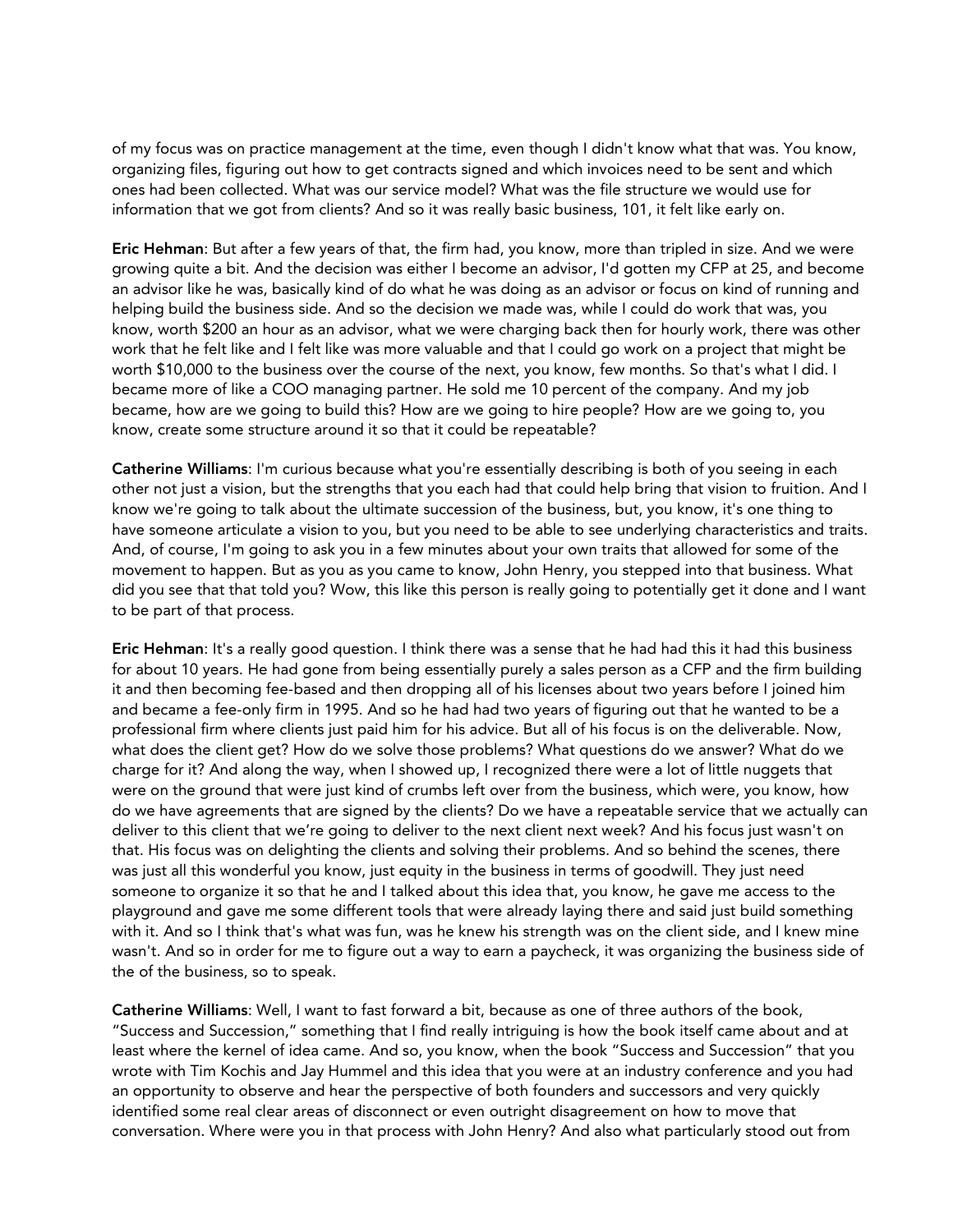you as you think about some of those things that you observed at that conference, which became, you know, as I said, kind of the genesis for the book that you wrote.

Eric Hehman: Being part of helping John Henry build the business, we got to a place after about 10 years that maybe the business needed a different path in terms of, you know, strategic leadership. And so we made the decision for me to step into the CEO role and him to step out of that. Well, the part that was going on behind the scenes was I was having a lot of conversation with my peers. He was having lots of conversations with his peers. But those conversations were happening separately. And I think that's that was the big "aha" moment. If we had one,

#### Catherine Williams: Hmm.

Eric Hehman: was you know, Tim and I were great friends and I would have conversations with him about what it was like to be a founder and other founders. I'd talk to them. Jay and I were great friends, but we were both contemporaries, kind of in helping firms consider what succession would look like. And when I would go to conferences or events, and if I was talking about practice management things or being involved in a panel or something, it seemed like those two audiences weren't talking very much together, like the different generations weren't talking about how to solve this together as much as the founders were having their sidebar conversations and those of others us were sitting at the kids table having a different conversation, so to speak. And what we realized after that event was it would have been really great to have a panel of those two parties combined.

Eric Hehman: And that was kind of where the idea of the book came from. And it was very missional project in that Tim was in a place where he was talking to other friends of his there, were struggling with all the founder type issues. And Jay and I were immersed in our own succession plans, but also dealing with our peer groups of feeling like they really needed answers and direction on what was going to happen in their businesses. And so the book became an expression of that, where we decided to we wanted to interview different people that were at those different stages and have them tell stories that they hadn't before. Most of the literature was about the deal structure. It was about the money. And what we felt was missing was just conversations about operationally, how do you actually go from being a senior advisor in your firm where you're leading all the client relationships and most of the revenue is tied to, let's say, these big clients that you service to a number of years later, not have any tie at all to the business? Well, there's a lot of operational things that need to happen around clients. There's a lot of operational things that need to happen around just how the business gets run and how it manages itself. But then the last piece that really wasn't discussed very much, just talked about a lot in hospitality suites, or in sidebar conversations was all the emotional issues of identity and the office and, you know, control and the business card and all these things that didn't show up in magazines.

Eric Hehman: And so that's where we had a lot of fun with interviews, asking questions of founders and successors to talk about the stuff that was usually based on some emotional challenge or at least an emotional opportunity around why succession was important to them. Because the finances gets a lot of the headlines, and it's very important to figure out how to handle the money. But in my opinion, that was the easiest thing to solve. And most people that worked through this with any kind of reflection will also say the same. Yes, you need to figure out where the money's going to come from and how to value it and the funding mechanisms, all that. But for most people, it's I'm leaving the office on Friday. What am I doing on Monday? And then for the successor, it's like Friday I'm not in charge, Monday I am. And those are really big conversations to unpack. And so that's where the body of work for the book became mostly around how do we connect these emotional pain points to operational or financial discussions and then highlight the fact of why this is important.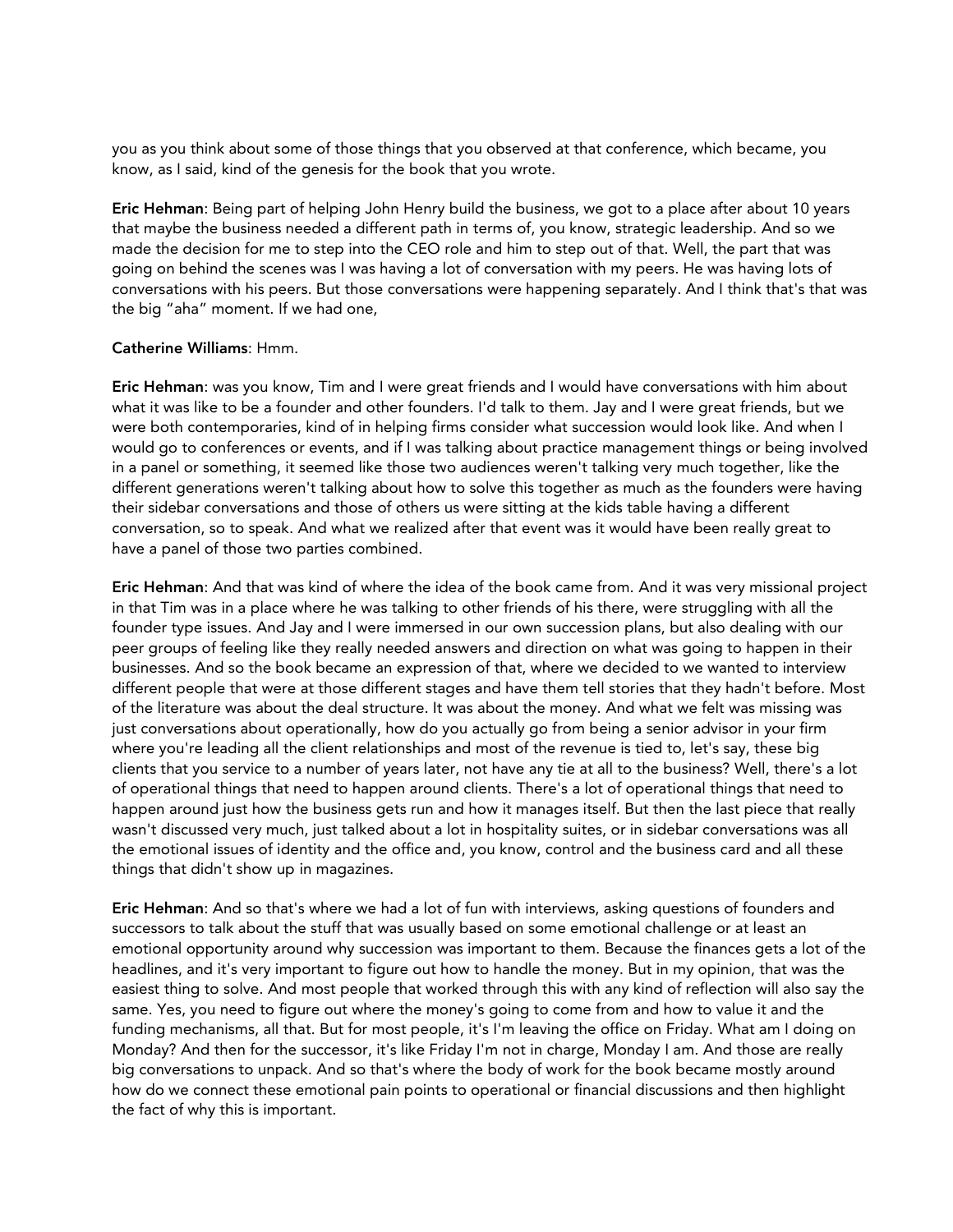Catherine Williams: From the successor's view, let's imagine for a moment that, you know, there may be some folks listening to this podcast that are trying to open up that conversation, if you will, with the founder. And maybe they've tried and it's not moving forward or they're really taking those first steps. What would you say would be a way to sort of open that up as someone who, you know, needs to start that discussion, whether the founder has raised it already or not?

Eric Hehman: Yeah, I, I find that most founders don't go to their successors and say, guess what? I'm ready to leave the business and I'm going to turn it over to you in X number of years. I don't know of many conversations that look that way.

Eric Hehman: So. I think the reality there is that that's why when I was at least sharing some of my story, a lot of successors reached out to me and said, so what do you think I should do? How do I get this conversation started? And so what I found that seems to work when I talk to people about this is look for common ground first. Whether that's in the vision of the firm, whether that's in the values of the firm, whether that's the client service approach, whatever it is that you think you can build commonality with, if you're a successor in this situation and you're watching the runway get shorter and shorter every year because that's what's happening and you're seeing not very much action take place. There's the very first chapter we wrote for the book, because we had to kind of come up with a theme for the book and all these different chapter titles, was "Breaking Inertia." And we wrote that chapter first to share with the publishers, because we felt like that's the crux of the issue, is that there's this inertia that the founder is in and there's an inertia that the successor is in. And the reality is, unless something, you know, Newton's law objects in motion tend to stay in motion till acted upon by an outside force, I mean, unless something changes that inertia, the founder will likely end up in a place they don't want to be, and so will the successor.

Eric Hehman: And so my encouragement has been to the successor to come alongside the founder in a way that is relationally healthy. You know, we talk about this a little bit in terms of just relational equity. Right, that there are a lot of deposits that I had to make into John Henry before I could make a withdrawal, before I can have a tough conversation and him with me. And when it came to succession, it was it was mostly up to me to go to him with, hey, there could be something around the corner that may not be what we both want. And that's either him holding on too long or me not grabbing a hold of and leading. But we had to start with a common ground. And it was his vision. Right. His vision of building this premier financial planning firm in Austin. I went to him and said, look, I think this issue could prevent us from being able to do that. And we talked about that and involved a fair amount of, I mentioned earlier the idea that we're of different, we are complete opposites. I mean, all the personality profiles, 360s, everything you can imagine, he and I are total opposite ends of the spectrum. But it took us going through those discussions and having those conversations.

Eric Hehman: And then we actually went through a book called "Why CEOs Fail." And we went through it together and we had an external person help us just go through that and talk about, you know, I have my own shortcomings. He has his own shortcomings. But based on where the business was, what did it need now? So, you know, the needs of the business became our rallying cry. So initially, it was his vision, me telling him that I really wanted to support that vision, but I was concerned that there was some things that could get in the way of it. So if I'm talking to just the successor now and the founders aren't listening, it's what's the most important thing to your founder? What's the most important thing to your controlling owner? What's the most important thing to the person that you think might be holding on too tightly? Well, figure out what that is and find a way to build some agreement around it. And for us, it was his vision and then it turned into what were the needs of the business. So we went through exercises around what do we think the business needs and talked about operationally what did it need? You know, and what did it need from a management standpoint and what did it need from a business development? And we went through that list.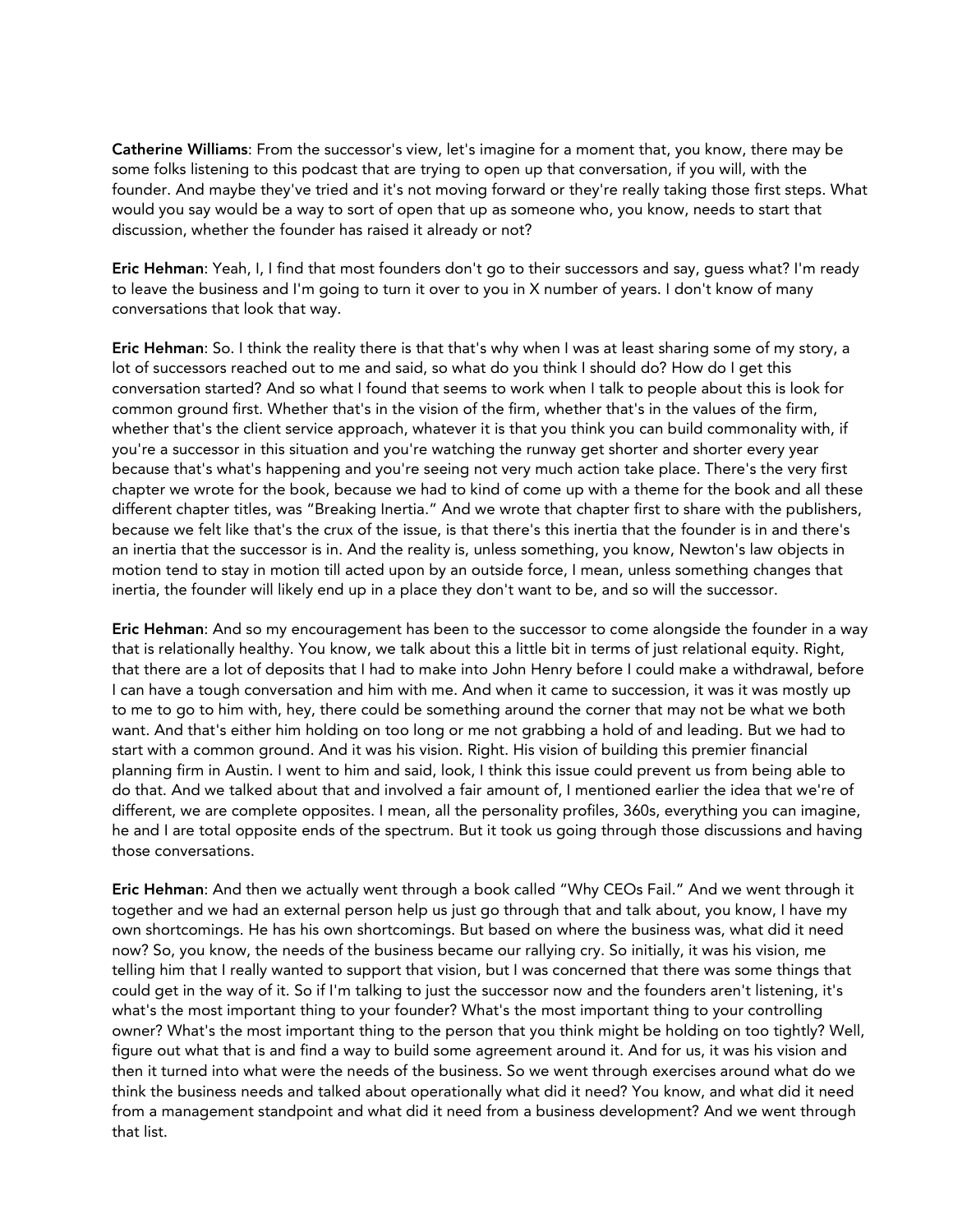Eric Hehman: And what it turned into was a two-page document that I put together that was essentially titled Celebrating Success. And it was the front page of the document was all the great things that the business had done. And the second page was all the things that business still needed to do. And it talked about why the vision was important and why the needs of the business were important and how each of us might need to play a different role. And so I think that's where most successors I know have a lot more power than they realize. Not in a bad way, but because they're going to be around the longest. And I think the benefit I had was John Henry was comfortable enough with well, once he understood what our strengths were and we recognized that the business needed someone like him to get off the ground, but it might need someone like me for this stage. It became less about him versus me or me versus him. It became here's what the business needed. And so we found common ground around the business being more important than our own personal agendas. And that was hard. I mean, it wasn't like it was a walk in the park. We got to that place because if his vision was important to him and I wanted to support that, then we could come to some agreement that the business might need something to look differently.

Eric Hehman: So I think that's from a successor standpoint. I think the successors that I talked to are very attuned to what the needs of the business are. And at times, the founders aren't. I mean, if they've, you know, taken a step back or they're not as involved with clients anymore, they're not as involved in day to day operations, it's understandable that they're not that connected to what the business needs. And I think what that can do is that ignorance can be bliss or a founder or controlling owner if they're not as engaged. And that's where the successor, I think, has the chance to lend their voice to here's a blind spot or here's something around the corner that could hurt us. And succession is a is a great way, at least to discuss it. And so if I'm a successor of a firm where the owners are nearing retirement age and they haven't shared what their plan is, I think it's a fair question to ask. Look, I'm trying to figure out my own career. You know, do we have a plan for what's going to happen in 10 years? I mean, we're financial planners. I think that's the one interesting thing that I think a successor has in their favor, which is what I used was we're financial planners. We give advice to clients every day,

#### Catherine Williams: Right. Right.

Eric Hehman: about 20 years from now or 10 years from now or 30 years from now. Right. And so what's our plan? You know, what's the conversation that you have for your own retirement or the next chapter of your life? And so.

Catherine Williams: Yeah. So I want to with that, maybe I'll play a little devil's advocate and I'd love your perspective. So for many founders and they sometimes don't articulate this, but the extending the opportunity to purchase equity to become a stakeholder is one way of if not testing the waters, perhaps, you know, really beginning to indicate or signal that they're at least thinking about it. And yet I hear frequently from founders that they've had a hard time getting young advisors, getting those folks that, as you know, you work really hard to get that person, get them in the door, get them trained. They're contributing to your revenue and your firm's well-being and getting them on board with writing checks around equity is sometimes very difficult, and particularly as valuations are really high right now and all that. You know, we all know the landscape we're operating in. So if you're a founder, listening to this is like, well, that's lovely and actually would not be opposed to that conversation being opened up. I've extended equity opportunity and they've not taken me up on that. So what does that mean? I'm curious, your take on that or your perspective on why you think that is or, you know, a ways to maybe address that, if you will.

Eric Hehman: I will tell you what I think and what I've experienced, so I've had a number of friends call me over the years that said, hey, Eric, I'm being offered ownership. Here are the terms. Here's the situation. What do you think I should do? And unfortunately, I've told a number of them not to say yes. And I'll tell you why, and maybe this is a clue for some of the founders. I think there wasn't much else behind it,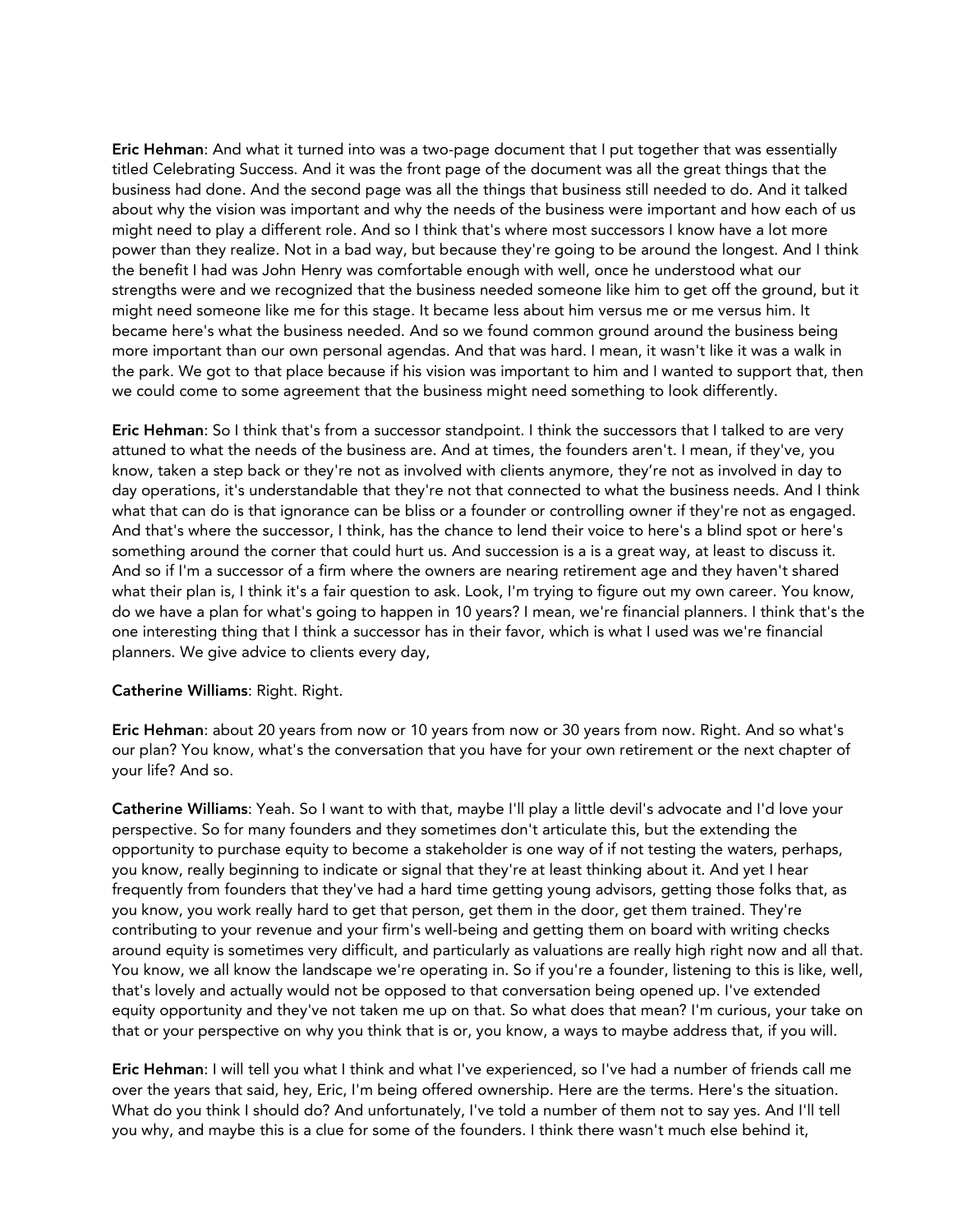meaning there wasn't a plan for what that ownership would mean. And I'm not and again, I'm not a person who says everyone should get a seat at the table. That's not at all what I'm saying. I think that's one thing I tell my peer group historically was just because you're an owner doesn't mean you get to make decisions. You have an equity stake in this business doesn't mean you're a manager of the business or you get to decide strategic direction. So don't misunderstand that. But I think what I've seen happen is someone's being offered one percent or two percent. Right. And let's say it's a billion-dollar firm just to make it a decent sized business. But you're being offered one or two percent. But the controlling owners are still going to own 95 percent, let's say. I don't really know if that tells me a story that I'm interested in. But if an owner comes to me and says, look, you know, I plan on selling 20 percent of the company over the next five years or some period of time, and I want to engage you as one of the potential buyers of those shares.

Eric Hehman: Now, I have a story. Now I have something I'm interested in. Right. Like I, I could look at that and go, okay, my two percent this year might get me five percent. No. Two more years from now. And then I might end up with 10 percent in five years or so. OK, I'm really interested. And I want to because what my view on ownership is that when John Henry sold me 10 percent of the company back in 2000, and I'd only been there for three years. He and I both were taking a risk, but it was a risk worth both of us taking. He'd had a business for 10 years that hadn't grown a lot, and all of a sudden it started growing more. I was still going to be a minority shareholder in this business that still revolved around him. And so we were both taking different levels of risk. And I what I find is it's not that my generation doesn't want to take the risk. It's they don't know what the story is. I knew that when I bought 10 percent, I would have the opportunity to buy future shares, not that John Henry said when and how much. But he had indicated to me that as the firm grew, he wanted me to own more of the company.

Eric Hehman: And the one thing that's difficult for me is when I talk to founders of firms that are nearing the end of their career and let's say there's two primary owners and they still own 90 percent of the company and they talk about their next generation owners, which is great. But those five owners only own 10 percent. So the reality is, I don't know if those next generation owners have had much of a voice in guiding the business because they don't have much equity. And I don't know if those controlling owners wanted them to have it right, whereas I think John Henry, his genius, was I'm willing to part with some of this equity because I want to have a smaller piece of a bigger pie. And I think you can help me get there. We talk about this in the book a little bit, the slicing of the pie in terms of it's either current cash flow, it's future equity. And I know of a lot of firms that are plus or minus the same size they were five years ago or 10 years ago that haven't grown a lot or that their ownership makeup hasn't changed much. And I think those two are related. I just I'm a big believer in that, because my friends, I had three friends over the course of about five years leave firms that they were at for more than 10 years because they're either the offer for ownership was more like window dressing, and I'm not being disrespectful, or just was, you know, one or two percent.

Eric Hehman: And it was at a really high rate and it wasn't the best of terms or they just felt like they weren't going to solve the succession. And so they weren't sure if they wanted to be part of that. Having that happen, right? They just they weren't sure if they were going to get across the line as the runway got shorter and shorter and shorter. And I think it's a situation where, I'll just use an example, I'm 46, so two years ago I went to the team here and said I'm going to sell 25 percent of my ownership over the next seven years. And I was, what, 44 years old. And the reality is that it's important for me to have others here own more of the business so that in five to seven years, they have ideas they can bring to the table. They have things that they want to accomplish with the business. And I'm willing to give up the future appreciation of those shares for the future appreciation of the shares that I'll still own. And I think that's the tradeoff that some founders struggle with, is the control of wanting to maintain control of the business, which is different ways you can do that from a governance standpoint. So we can't get to that today.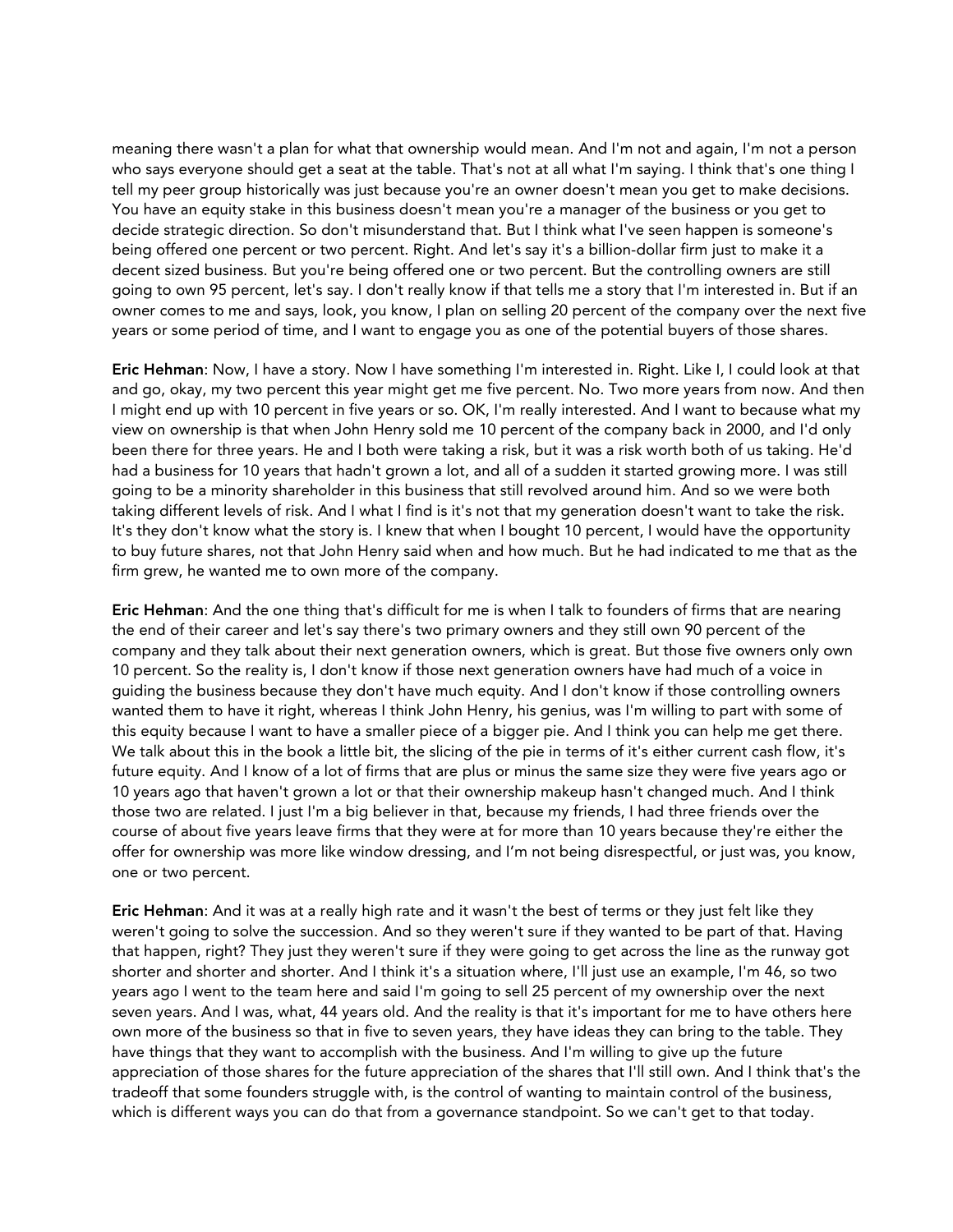Eric Hehman: That's a whole other topic. But there's ways you can do that, where you can sell equity but still have the governance kind of control or is that the inertia is so strong that cash flows so good that they're not concerned about future equity as much as they are benefitting from the future cash flows. And so if the company doesn't grow a lot more in equity value, that doesn't concern them as long as they have the cash flow. Whereas my generation is looking at going well, I want to buy into something that's growing. I want to buy into something that has the chance to double in size or triple in size. And if the firm isn't growing and that was one of the cases where someone asked me, I asked him what the growth rate of the firm had been. And they're like, oh, you know, two, three, five percent. I'm like, I don't know. I don't know what's going to change with you becoming an owner. And if this is a good investment, like I don't know if it's a good investment for you if the firm isn't growing. And so I think the I think it's the successors want to see that the firm has more opportunity in the future, or at least as much in the future as it did in the past. And I think some founders don't necessarily portray that to their next generation owners or give them the line of sight to that right where they could actually own more shares in the business.

Catherine Williams: And in the book, you and Tim and Jay talk about, you know, creating a firm or developing a firm, you know, to use to use exact words without founder dependency, you know, and what does that mean over time for you? So obviously what you just described gets to part of that. Is there anything else that you would say if you really want to develop a firm that doesn't have that founder dependency piece to it do you need to be thinking about?

Eric Hehman: One of the first things that happened for us was how we handled inquiries from potential clients. I mean, we were really small then, but I mean, even if we were a bigger firm now and let's say John Henry was still here, I think the message you tell a potential new client says a lot about the team you have or what you're trying to accomplish. Meaning if the founder is the most prominent face person for the firm and represents the firm, most of these firms, I think, historically were built around a famous person model. They had goodwill. They were out in the community, they live in the community. Whatever it was, they were somewhat a famous person, and the work that came to that business was because of that person. And one of the first things we changed was how we marketed the firm, how we explained who we were to people that called. I mean, John Henry used to be, you know, in an advertisement. You know, it was a picture of him. Everything was about his name. Everything was about his reputation. Everything was about his accolades, which those were all extremely valuable. But it didn't change the dependency on him. And that was one of my concerns as a young owner, you know, being 25, 26 years old, going, OK, if something happens to him, I've got nothing. And so very quickly, we had to think about how we message the firm. And while his name wasn't on the name of the firm, if every prospective client thought that they were going to meet with him or that he was going to become their advisor, then in a sense it was still revolved around him.

Eric Hehman: And so that's where we would we had to change the way we oriented what the offering was. Here's our firm. We work in these teams. You might not meet with John Henry when he comes in. We're going to do our best job of finding a way to meet your needs. And it might not be him or it might be him. And so it was him deflecting and endorsing, frankly, the new people on the team to step out of the front end of taking clients. That was one of the first triggers that sent the message to the firm that it didn't have to revolve around him anymore. And so he shared his clients is probably the you know, the short way to say that is that he figured out a way to share his clients, either the clients he had or the clients that he was creating with others in the firm. It just made it so that then those people could benefit from that goodwill and start building out their own goodwill. Then slowly, other people in the firm had goodwill and had their own reputations that could create clients for the business. And so, you know, by the time that we started our succession plan, John Henry was interesting when it came to creating clients, but five years before, he was critical. If that makes sense. And so that was one of the first things that we had to change was how we marketed the firm and how we explained what the offering was to new clients.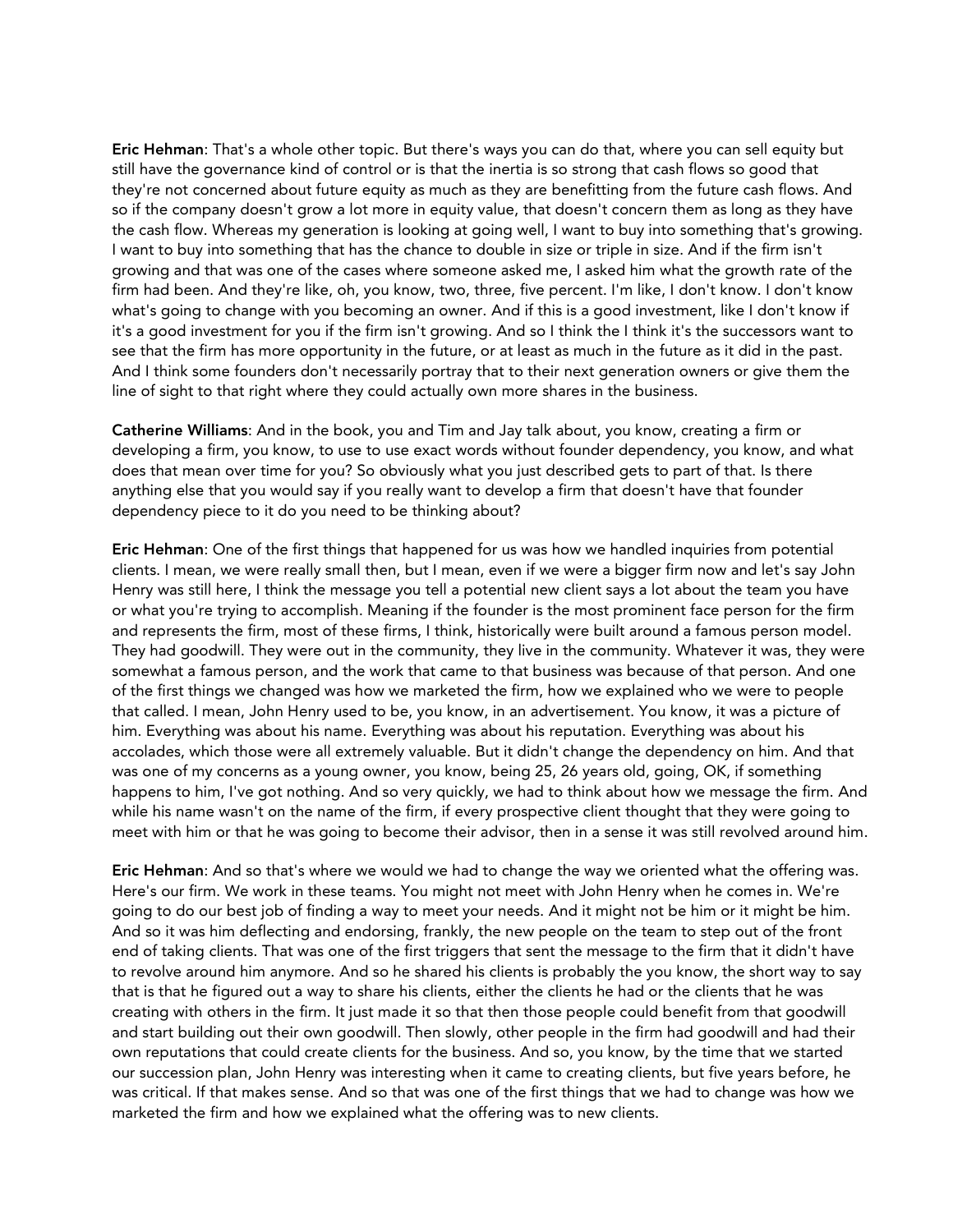Catherine Williams: So I'm going to ask you to step into John Henry shoes for a moment. And relative to John Henry, I mean, yes, you had to develop a vision, a common vision. You both had to see yourself in that vision. I would offer I would add that I think it's really important. Again, you know, at some point you saw yourself in that vision, which is really critical. But he also had to reach a point where he was comfortable with you and others, members of the team stepping into those shoes. And so if he were here today and I were to ask him, what did you see in Eric and others in the organization that gave you comfort around doing that? What would you say or if I could ask you to almost put words in his mouth, so to speak, a little bit?

Eric Hehman: That's really at the crux of it, if I have this take on the way he led, which was gave me space to try things, right? And so if I'm a founder running the business and I think I know how to do everything and I leave very little space for others to solve problems, then I think you're going to continue to be disappointed by the fact that that generation isn't stepping up to solve the problems. But I think it kind of is a self-fulfilling, right? And so if he was, again, he wasn't this, but let's say he was a really good investment, he loved investments, right? And all he wanted to do is make investment decisions of what the philosophy of the firm was. And we wanted to have someone join the team that could be great at making those decisions. But he kept making those decisions. Then there's no space for that other person to prove themself out. And so I think the thing that happens is there was a fair amount of tension around me taking things out of his hands and him letting go of things. And I think that was what made it work. That I was interested in taking things away from him that I thought would help the business, and he was interested in letting me try. And if I tried and it didn't go well, then we'd have to have a conversation about it, right? But if I tried and it worked, then he became more comfortable trusting me, and I think that's part of it is he gave me space to utilize the gifts I had because he knew that those gifts were different than him. And so one of the things that we learned early on was his initial thought was he needed to hire someone that was like him.

# Catherine Williams: Mmm-hmm.

Eric Hehman: Right. Just fill his shoes like. And I think that's one of the temptations of a founder is, you know, no one's like me, they're not good at rainmaking, you're not good at investments, are not good at financial planning. And the reality is they might need to be looking for someone that's completely their opposite. And I think that's where he and I, mean dumb luck, whatever you call it, we ended up being complete opposites. But early on, he wanted me to be like him and I thought I was supposed to be like him. And we realized that was just really frustrating for both of us. Like I wasn't going to be like him and I couldn't become that way. And I think what we realized that he might need an opposite more than needed someone that was the same. And that meant that I would take things out of his hands and make him uncomfortable. And I'll give you one example, just because it's a funny one. Again, the business was all his I mean, he owned the whole thing. He went and bought a suit for a speaking event that he was doing. A very charismatic person.

Eric Hehman: He got invited to different speaking events by different associations and stuff. And this was going to fly him somewhere and he wanted to buy a new suit, so he bought a new suit. He charges on the Amex card, the corporate card. And so at the time, I was starting to pay attention to the finances of the firm and just reconcile things. And I went to him with my clipboard, so to speak, as he called it. So, John Henry, we have a problem. I see this charge for this \$600 suit, but I don't know what it's for. And he said it was for my speaking event. And I said, OK, well, then now we need to figure this out. Are they paying you for the speaking fee and the travel or are they paying the company for the speaking fee and the travel? And he said, well, they're paying me. And I go, well, then I've got this challenge because, you know, the business is yours. You said for me to look at the business as if it was my own. I either need you to give me \$600 for this suit or have the speaking fee come to the business. So he reimbursed the company \$600 for the suit.

#### Catherine Williams: Yeah, I love it.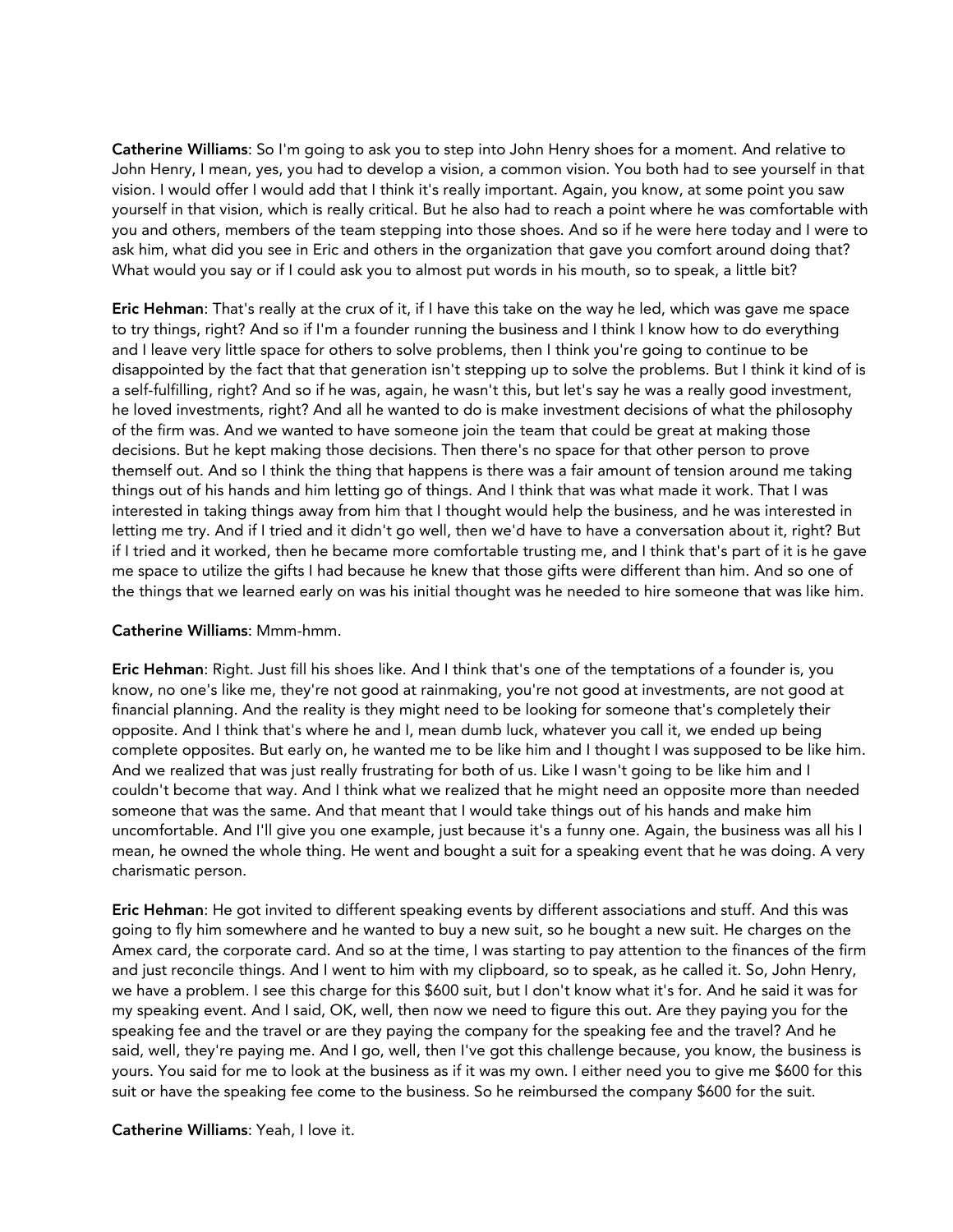Eric Hehman: But he gave me permission to look at the business as if it was my own. Well, he had to be OK with actually saying that, and then I had to then get up the nerve to go to him when I saw something that didn't look right. And I think that's where both of those parties can hold back, right? Some of the founders aren't going to give that permission to that next generation. And some of the next generation is going to shy away from having those difficult conversations where it feels like I'm not sure if I'm supposed to cross this line or not.

Catherine Williams: I was saying to a next generation advisor recently, just assume that the first time you have to raise that with the founder, it's going to be an awkward conversation at best. You might even you might even have to say that upfront. Right. But you do have to start building that muscle and building that confidence and. But, yeah, often doesn't happen right away or it takes a long time.

Eric Hehman: Well, and what I will tell you is that would any of us want someone to buy the business from us that didn't have some of that mentality, right? I mean, I think that's where that's where John Henry and I became close friends was he recognized it mattered enough to me to engage in those difficult conversations. Like we used to have the saying, you know, conflict meant we cared. And so if we were willing to have some conflict about something because we both cared about it, and I think that's where I hear, you know, I totally get it, that founders like, look, you know, the next generation isn't doing this or doing that. Well, I think at some point the that's why I said earlier on that the successors, the G2, whatever you want to call them, have a lot more control over this than I think they realize. Not because they can make it happen, but because they can foster an environment where the founder might start looking at them differently and go, you know, maybe they could pull this off. Maybe they do want this bad enough. Maybe they are willing to deal with the sacrifices that I made, I mean it won't be the same, to want to run the business. Because I think that's where, I have four kids and it's like at some point I want them to challenge me on what it means to become an adult or what it means to become independent, because if they don't, can they make it, you know, will they be able to handle it out there? And I think that's I think that's something that I do agree with founders.

Eric Hehman: they want to see that. You know, we're not we're just audio here. But, you know, imagine closing your hands in a fist. Right. And it's really hard to accept help or to give any help when you're holding on to something really tightly. And I think the founder at some point, once the successor, start prying their hands open, if they even they don't want to, to signal the fact that it matters enough that they want what they're holding on to. And I think at that point, the founder then begins to let go a little bit. And that's what John Henry did. I mean, I think the stories I hear of that have gone well it's where the successor really cared enough that they would get right up to that edge of stepping on the founders toes and then step on them and say, look, this is this is necessary. Like, if you want me to be a leader here, that means I have to lead. That means I have to do something that's different or better or an alternative to what we're already doing.

Catherine Williams: And you touched on something a few minutes ago, and I certainly have had the opportunity to hear Tim Kochis mention this, Philip Pallavi talks about, this idea that it may be more than one successor that fills the boat, if you will, for what that founder did all on their own, especially back in the day when they were responsible for keeping the lights on as well as everything else, and so being open to this idea that what you need as a successor may take the form of two or three people, not a one to one, which, you know, I don't know if you have any you can you can disagree with me on that or if you have anything to add to that. But we're seeing a little of that.

Eric Hehman: I completely agree, and that was one of the conversations that John Henry and I had early on in the succession plan. So 2006 I had been there for like eight or nine years. The firm was quite bigger and John Henry's 24 years older than I am. Oh, no, 26 years older. And so, you know, I'm in my early 30s. He's in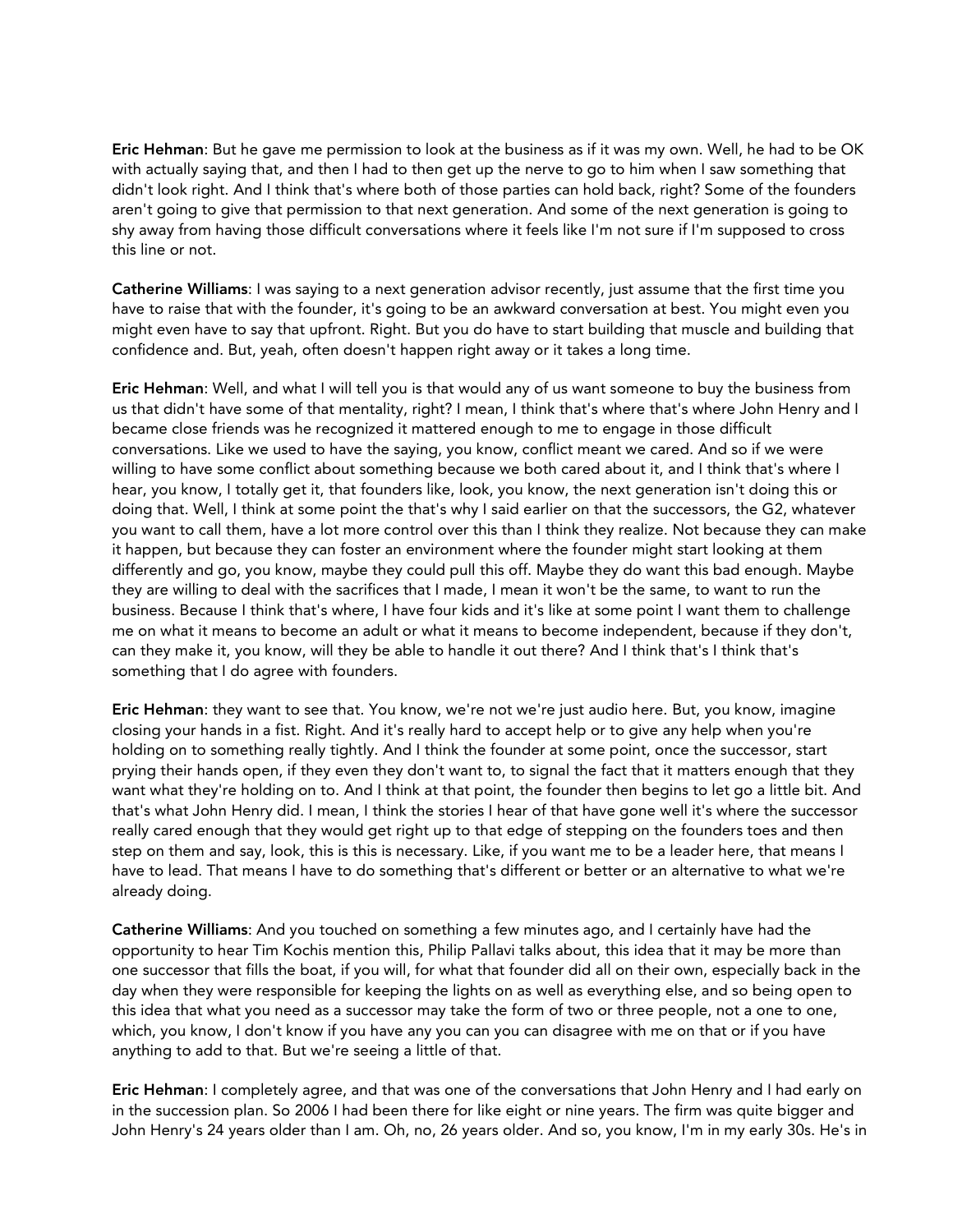his late 50s. And we're having this conversation about what's next for the business. And he was like, well, I just want to sell the business to you. And I go, John Henry, I really appreciate that. And, you know, that sounds wonderful, but I don't think that's the right the right solve here. And he goes, and I'm just paraphrasing here, and he's like, what do you mean? I think it's going to take two or three people over the next seven years to help me build a management team where we could take this business over and you could fully retire. And not that he didn't understand it. It's just that wasn't his natural solve. His natural solve was to appoint an heir to the throne, so to speak, and they become the person that takes over. And I looked at it, went, I don't want that job. I don't want to do this by myself.

# Catherine Williams: Right.

Eric Hehman: You know, as much as you want that for me to step in your shoes, so to speak, I don't really want that for myself. And I don't know if that's the best thing for where the business is going. And so then, you know, he sold a little bit more of the company to another person and another person. So then by the time he fully retired, there were three of us that own the business when he retired. And I think that was to your point, I think that is a huge area of opportunity for successors and founders to talk through. I mean, I went to John Henry with it and I would tell this in person and we're still good friends, you know, he did so much for the business that it was going to take two or three people to solve for what the business needed. And so that's part of this, too, is to say, you know, if you're a great advisor and you're a great rainmaker or you're a great investment person and you're a great advisor. And you're a great manager of the business or strategic thinker. Then maybe we do need two or three people to solve for what you were doing, and that's and I'm not trying to blow smoke or anything. I think that's just part of the reality is that it could take two or three people to replace that one person because of all their history and goodwill and community relationships. Strategic thinking, whatever it is, right?

Catherine Williams: There can be a scale and complexity to the business that just demands it at that point, right?

Eric Hehman: And I think what can happen there, too, is that if a founder is thinking no one's ready to take over the business. Well, maybe it's not no one, it's there needs to be two or three people. Here's my take on succession at a whole. If a founder really wants to solve for the future of their business, they'll figure out a way to do it. But if they don't think that they have a person to solve for it, I can see it being a roadblock. And I think the idea that maybe it needs to be two or three people, maybe there isn't one person that can do your job, but maybe there needs to be two or three, which then that can set off its own set of fears is well now I've got to train three people and I've got to find three people to solve for this? So I get that if your runway begins to be shorter, you begin to wonder, you know, can I pull this off? And so I think that's where the successors can be helpful to that. And that, you know, what kind of criteria do you have for that person? Is it too difficult to become an owner? You know, the thing that John Henry and I used to talk about was it was never a good decision to sell the business, but it was always the right decision. You know, I mean, it never made financial sense for him to sell me the business. Just like it never made financial sense for me to sell the business. I still believe in it and I still hope it grows. But it was always the right decision to do that,

# Catherine Williams: Yeah.

Eric Hehman: because the future of the business kind of depended upon that.

Catherine Williams: It's great perspective. Is there anything that I've not asked about or something that really resonates with you? I'd love to hear your thoughts.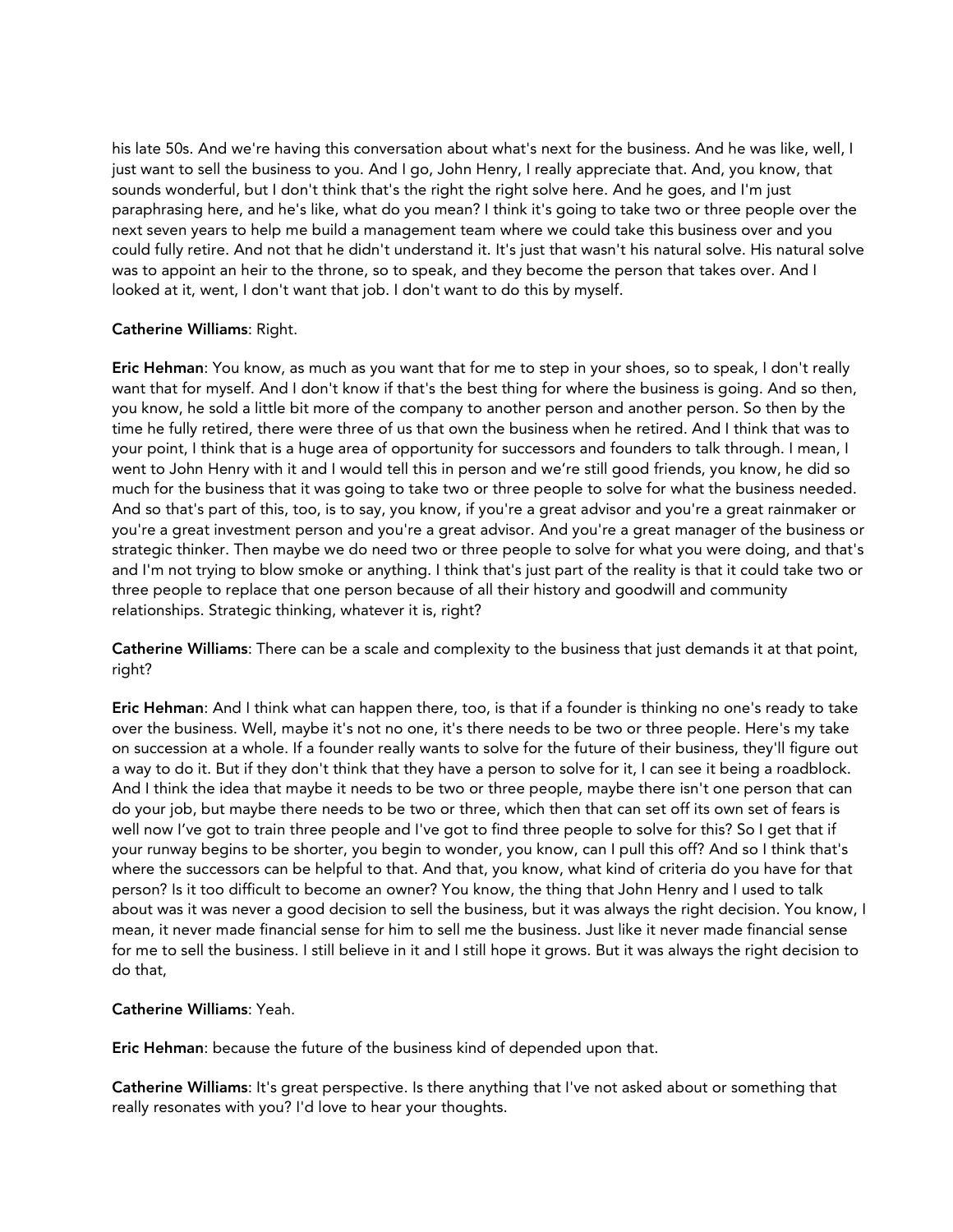Eric Hehman: Well, the one thing that maybe relates to the last point is just when you're talking about the different roles, there's another thing that shows up in some of these firms where the business still revolves around them. They're the chief advisor to the clients. They're maybe the chief investment officer, maybe they're the, you know, the CEO of the firm and they're setting all the strategic direction so they see all the good ideas come out of their office. And if that's the case, then one of the things that I've noticed across firms is that as those founders or controlling owners aren't absent very much from their business. And so there's this concept that I've thought of quite a bit after the book came out, and it was this idea of a strategic absence. And it's, you know, John Henry, as we're going through the succession plan, I encouraged him to be out of the office. It started off with Fridays out. I mean, Friday afternoons off, and it became a full Friday and then it became like weeks on end. It's something that, you know, founders and controlling owners might take vacations and they might go somewhere, but if they're still checking their email and they're still checking in with the firm or people are still texting them, then the people that they've left back at the office really aren't having to make new or different decisions. They're just waiting until they can get a hold of that person. And so the one thing that I've come across in the last three or four years talking to firms is the successors really want space to try being a leader. And my encouragement to founders is the next vacation you plan or the next time out of the office, whether it's a week or two or whatever it is that before you leave that you empower some of those next generation people with some decision that you would normally make and encourage them to make the decision while you're gone.

#### Catherine Williams: Yeah.

Eric Hehman: Whether it's a hiring decision, whether it's a take on a new client, whether it's have that difficult meeting with a client, whatever it is, that would be part of them showing you that they can step up to actually use your absence as a strategic exercise.

# Catherine Williams: Right.

Eric Hehman: Right. And so I think that's what I'm getting at here, is that I think the founders and controlling owners that want to build a succession plan, one of the easy things they can do before they even talk to their team about a succession plan is to schedule some strategic options, whether it's maybe a sabbatical or maybe it's just two or three weeks out of the office and see how your team function, like give them some assignments that are very important decisions or very important client meetings, whatever they are, and then ask them and tell them not to bug you. You're not going to check email, you're not going to check your phone. They're going have to figure it out. And what was amazing to me, as you start doing that, he wasn't necessarily that forthright about it. I was more encouraged because I felt like I needed it. Like, I feel like I needed the space because he loved his business. He would come to work every single day because he loved it. Right. And so I didn't want to discourage him from loving the business, but I wanted to encourage him to give me and others the chance to lead. And I think what happened over time was he got more comfortable with it. And then by the time he by the time we ended the succession plan, he was out of the office four or five months of the year. But it started off with just afternoons. And I think that's a step that founders and, you know, the controlling owners of firms can do now. If they do it strategically, right?

# Catherine Williams: Right.

Eric Hehman: And so my caveat here is, yes, I encourage you to be out of the office, but do it in a way that endorses or builds people's roles up

#### Catherine Williams: Yeah.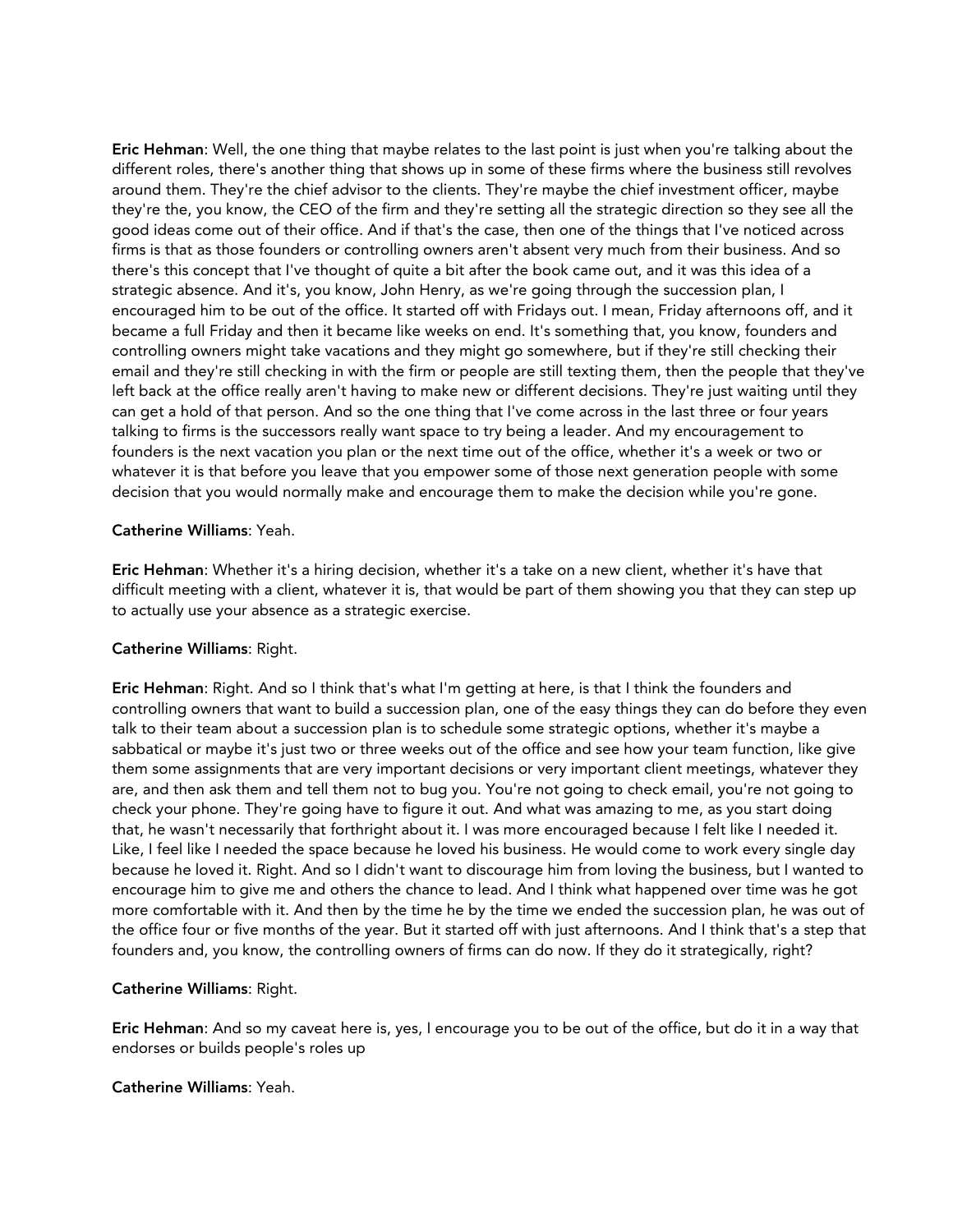Eric Hehman: While you're gone, so that when you get back, maybe they step into different roles or maybe their roles are slightly more expanded to fuel your succession plan. And so that's I think that's a big part of just one concept. I think that we think about vacations. But the phrase I'd use as think of it as a strategic absence, how do you how can you build the team up and give them tasks that are based on where they're at in their career to see if they're ready? Right. If it's someone that's an owner that you want to be your successor, give them some bigger tasks, have them go hire some people while you're gone or have them, you know, have the big client meetings or have them go give your board presentation or something. And so that you're not accessible.

Because one of the things that I struggled with was as long as John Henry was here, it was like, I respect him. I have deference for him. He's been here forever. I don't want to step on his toes. But once he wasn't around, I didn't feel like I did look over my shoulder and I could make some decisions and I could try things out in a low risk environment. Then he could come back and go. Why did you decide that? I wouldn't have decided that. Well, then tell me, how did you make the decision? So can you teach me something, you know?

Eric Hehman: And I think it became a good way to have me transition into that role in a way that also still honored what was important to him, because he got to be far enough away from the decision to where he wasn't here, but then he got to be engaged in it when he got back so he could see what I did with it.

Catherine Williams: I like it. I wish that we could, as I mentioned, we could spend another hour and a half talking about this. There's so many questions I have for you. But, you know, one of the things I really enjoyed from the book is this idea of picking a legacy goal. And as we think about the founders and that if it's positioned well, it's really not about the end, but really the beginning for a founder. And I, I think about your path and how that played for, you know, worked out for John Henry, but also as you now are looking at your own firm and what that means for the next generation. Something that really stood out to me, look for commonalities. You said look for that shared vision. But this idea of really thinking about a legacy goal and framing the conversation in a way that, as you said, find out what's really important to those founders and help them understand that this isn't the end of something. This is really the beginning. And there's a powerful conversation in that. So I really, really want to thank you for lending your perspective and great insights around all of that. We know there are many successors. Some of them might be fist pumping as they listen to this podcast. And then we have some founders that are breathing into brown paper bags, but we never know because it's scary, right? It's you know, it's a two-sided conversation. But, Eric, thank you so much for taking the time to join us today.

Eric Hehman: You're welcome. Thanks for having me, and I hope it was helpful to the groups to make some progress.

Catherine Williams: Well, I would just to make sure I get the full name in there, because I do want I do think that the pen to paper that you and Tim and Jay crafted is a really fantastic resource for both successors and founders. So "Success and Succession: Unlocking Value, Power and Potential in the Professional Services and Advisory Space" is the name of the book written by Eric Hehman, Jay Hummel and Tim Kochis. So really great to speak with you today. For those of you that are interested in more information about Dimensional and how we work with advisors and investment professionals, you can also check us out at www.Dimensional.com. And with that, we'll catch you next time.